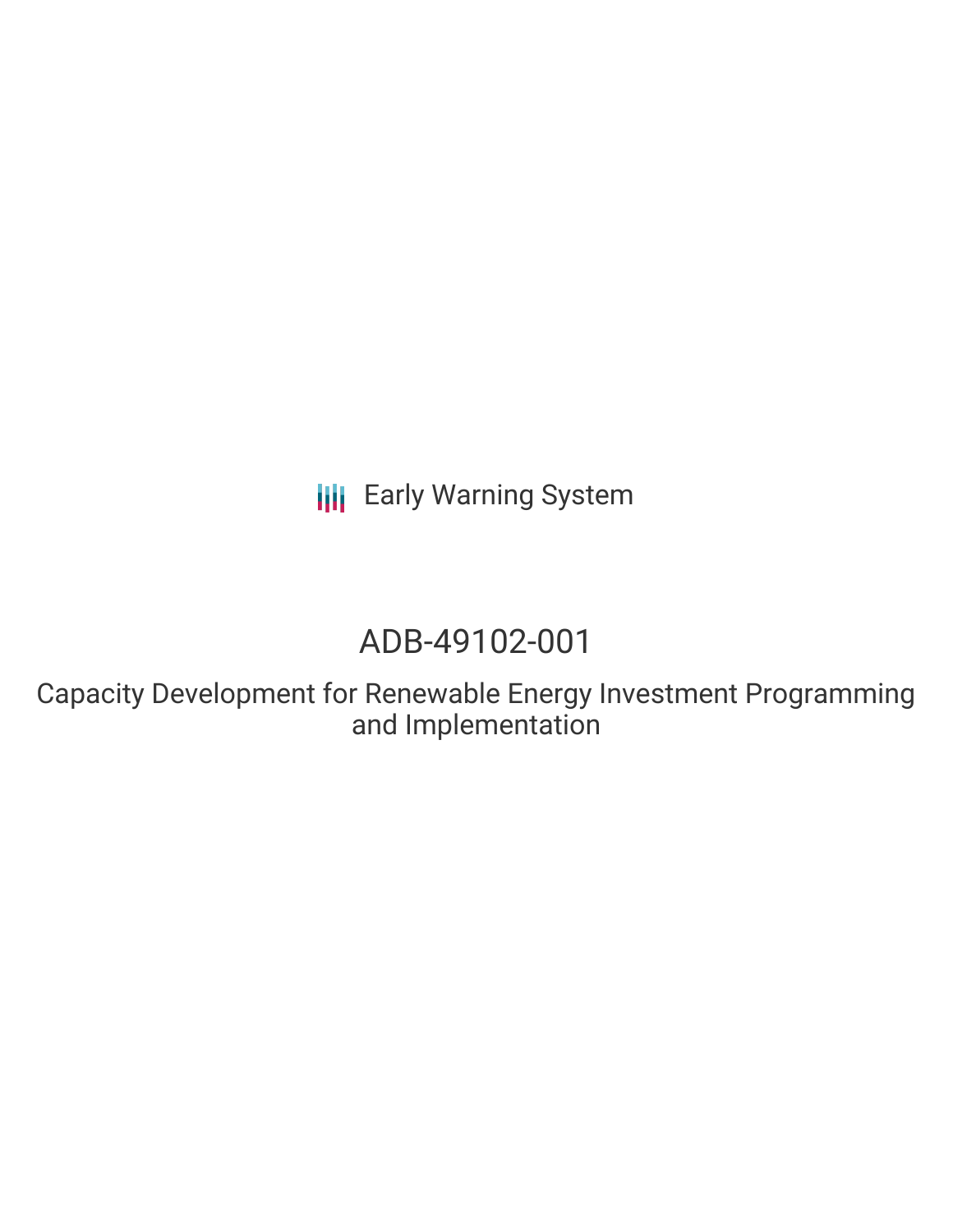

## **Quick Facts**

| <b>Countries</b>               | Bangladesh                                                                   |
|--------------------------------|------------------------------------------------------------------------------|
| <b>Financial Institutions</b>  | Asian Development Bank (ADB)                                                 |
| <b>Status</b>                  | Approved                                                                     |
| <b>Bank Risk Rating</b>        | U                                                                            |
| <b>Voting Date</b>             | 2018-11-02                                                                   |
| <b>Borrower</b>                | Government of Bangladesh; Power Div-Min of Power, Energy & Mineral Resources |
| <b>Sectors</b>                 | Energy                                                                       |
| <b>Investment Type(s)</b>      | <b>Advisory Services</b>                                                     |
| <b>Investment Amount (USD)</b> | \$1.90 million                                                               |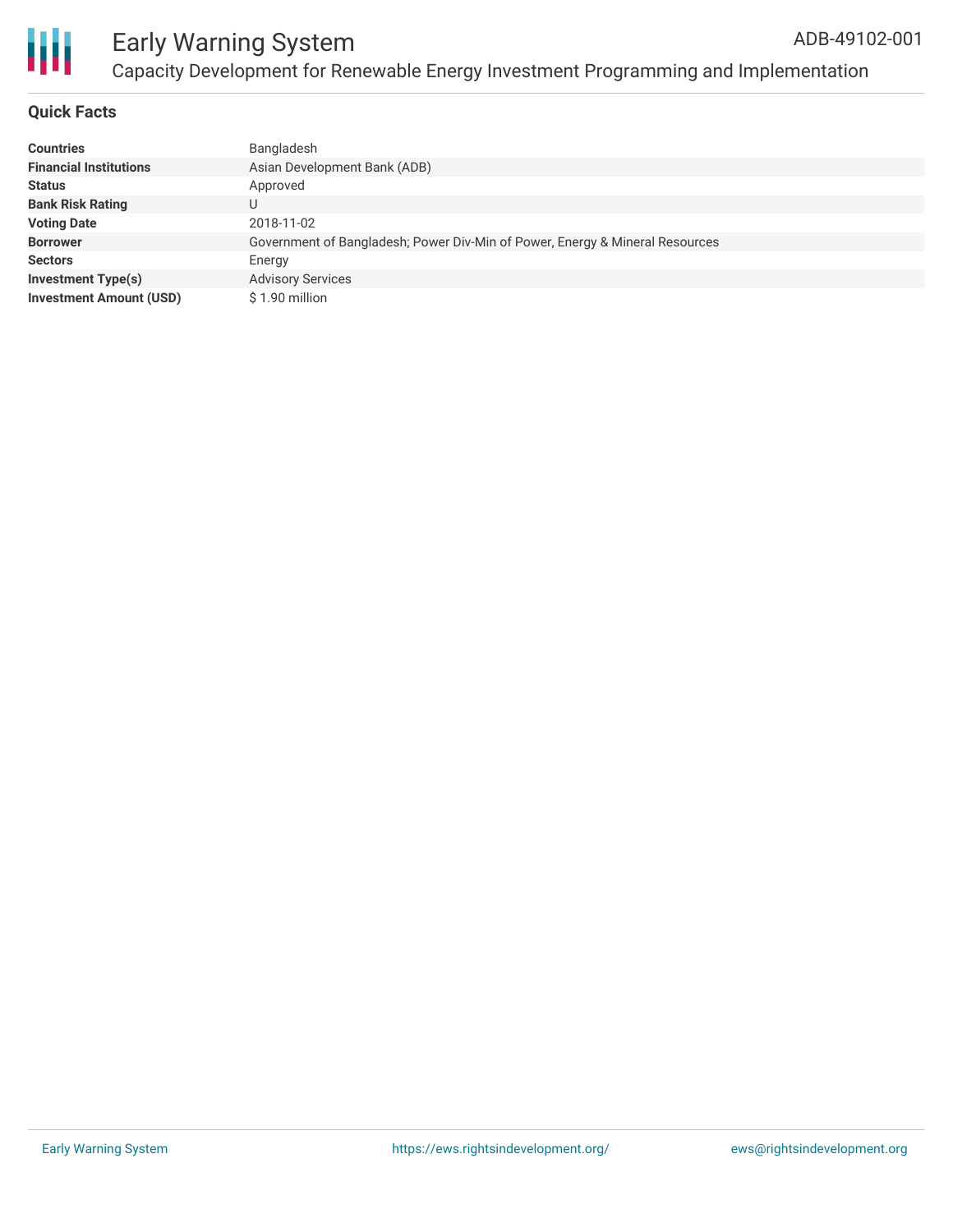

# **Project Description**

According to ADB website, the knowledge and support technical assistance (TA) to Bangladesh's' energy agencies will help strengthen their planning and technical skills in preparing a renewable energy investment plan that complements both the government''s climate change commitments and energy sector interventions by the Asian Development Bank (ADB). The TA will eventually contribute to:

- (i) improving the country's fuel mix
- (ii) creating jobs, supporting inclusive growth and poverty reduction
- (iii) mitigating environmental degradation and climate change vulnerabilities; and

(iv) strengthening the capacity of Bangladesh's energy agencies and other stakeholders to plan and implement large-scale grid-connected renewable energy projects.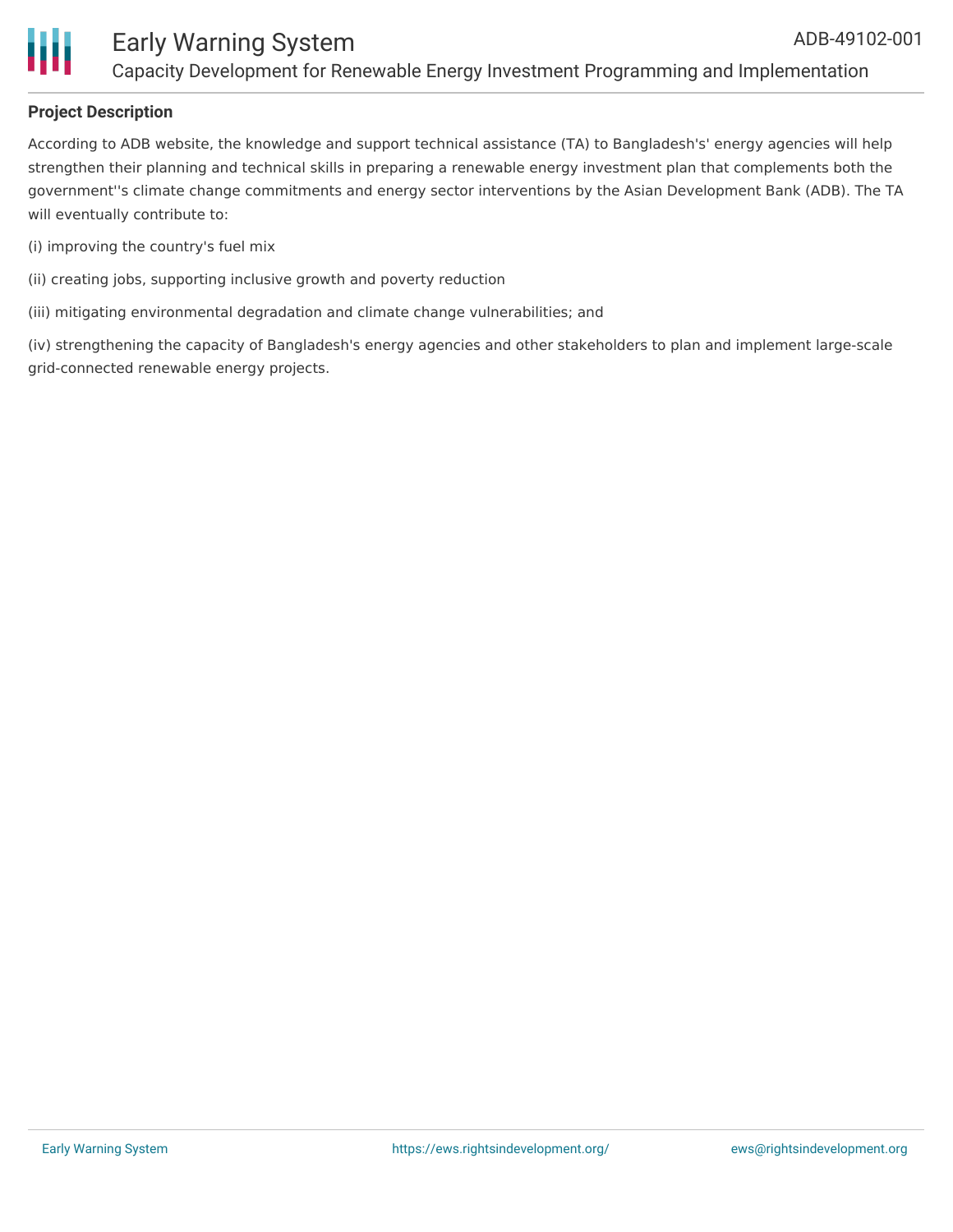

#### Early Warning System Capacity Development for Renewable Energy Investment Programming and Implementation ADB-49102-001

#### **Investment Description**

Asian Development Bank (ADB)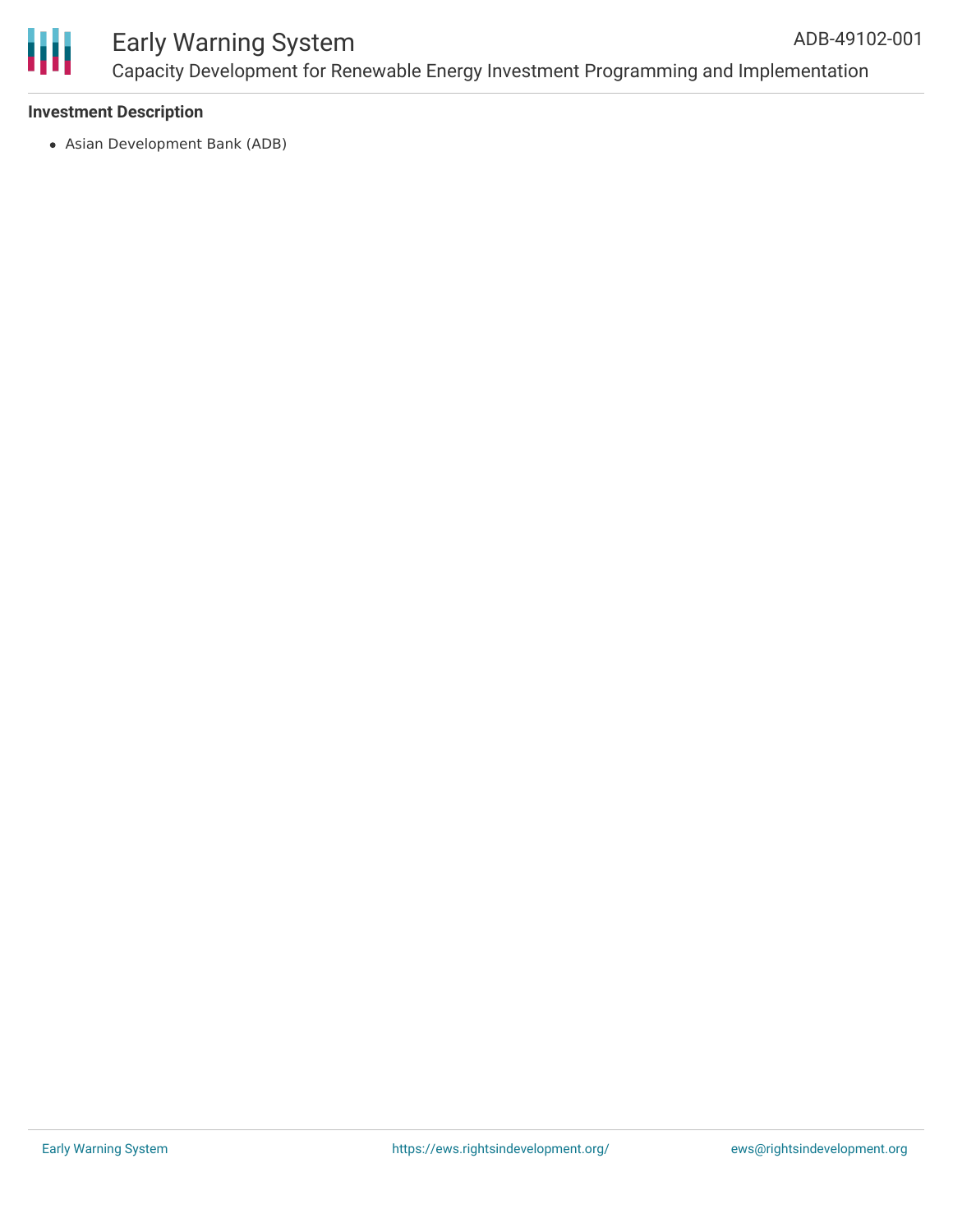

## **Contact Information**

Responsible ADB Officer Zhang, Hongwei Responsible ADB Department South Asia Department Responsible ADB Division Energy Division, SARD Executing Agencies Asian Development Bank 6 ADB Avenue, Mandaluyong City 1550, Philippines Power Div-Min of Power, Energy & Mineral Resources Bangladesh Secretariat Dhaka Bangladesh

#### **ACCOUNTABILITY MECHANISM OF ADB**

The Accountability Mechanism is an independent complaint mechanism and fact-finding body for people who believe they are likely to be, or have been, adversely affected by an Asian Development Bank-financed project. If you submit a complaint to the Accountability Mechanism, they may investigate to assess whether the Asian Development Bank is following its own policies and procedures for preventing harm to people or the environment. You can learn more about the Accountability Mechanism and how to file a complaint at: http://www.adb.org/site/accountability-mechanism/main